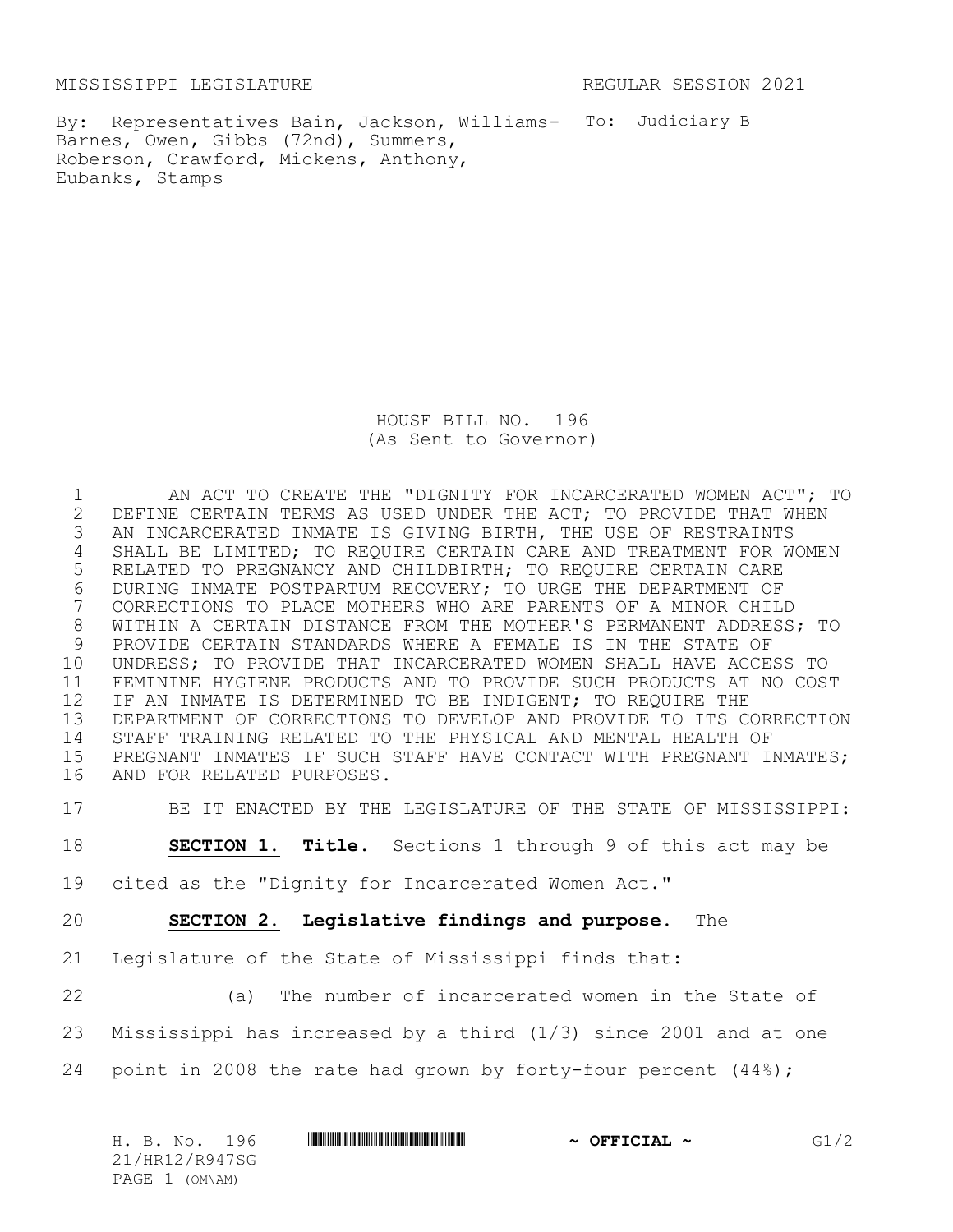(b) Nationally, the number of children under age eighteen (18) with a mother in prison more than doubled since 1991;

 (c) Children who grow up with parents in prison are six (6) to seven (7) times more likely to become incarcerated themselves;

 (d) Prisoners who maintain close contact with their family members while incarcerated have better post-release outcomes and lower recidivism rates;

 (e) Children of inmates who are able to visit their imprisoned parents have increased cognitive skills, improved academic self-esteem, greater self-control and change schools much less often;

 (f) To mitigate the collateral impact on families and children, the Department of Corrections should consider the location of family;

 (g) Nationally, approximately two thousand (2,000) 42 women give birth while incarcerated each year;

 (h) Prenatal care significantly improves outcomes for pregnant women and infants;

 (i) Participation in post-delivery mother-infant residency or nursery programs is associated with lower recidivism 47 rates, reduced risk of babies entering foster care, and improved odds that mothers and their babies will remain together after the mother's period of incarceration;

H. B. No. 196 \*HR12/R947SG\* **~ OFFICIAL ~** 21/HR12/R947SG PAGE 2 (OM\AM)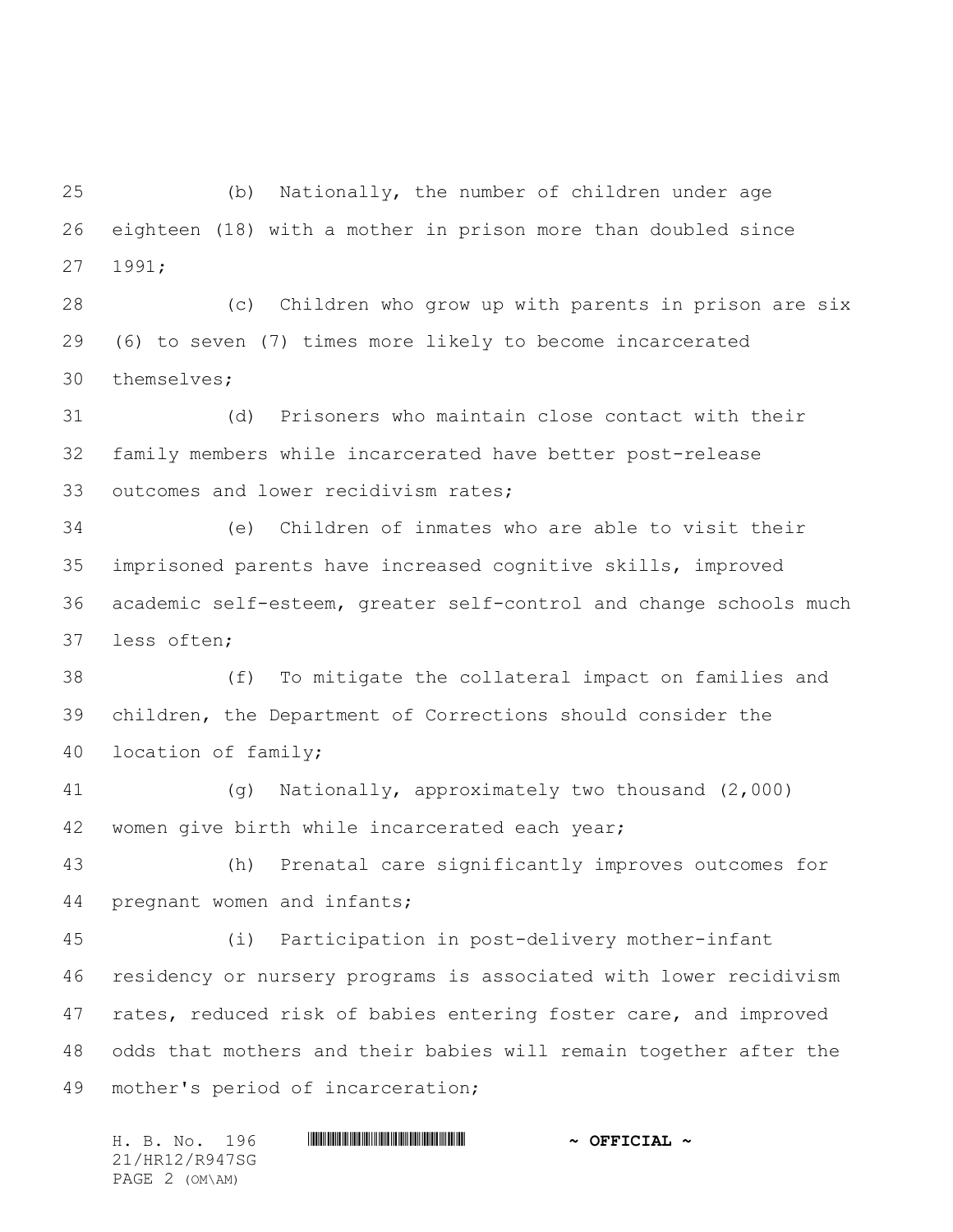(j) Use of restrictive housing and restraints on incarcerated pregnant women may be extremely dangerous to the health of mothers, fetuses and infants; and

 (k) Nationally, eighty-six percent (86%) of women in prison were victims of sexual assault prior to entering the prison system.

 **SECTION 3. Definitions**. (a) "Restraints" means any physical or mechanical device used to restrict or control the movement of a prisoner's body, limbs, or both.

 (b) "Body cavity searches" means invasive searches on inmates, conducted by facility employees in search of contraband.

 (c) "Flight risk" means an inmate who has shown the desire to escape the facility.

 (d) "Restrictive housing" means any type of detention that involves:

 (i) Removal from the general inmate population, whether voluntary or involuntary; and

 (ii) Inability to leave a room or cell for the vast majority of the day.

 (e) "Postpartum recovery" means the eight-week period, or longer as determined by the healthcare professional responsible for the health and safety of the prisoner.

 (f) "Menstrual hygiene products" means products that women use during their menstrual cycle. This includes tampons, sanitary napkins and menstrual cups.

H. B. No. 196 \*HR12/R947SG\* **~ OFFICIAL ~** 21/HR12/R947SG PAGE 3 (OM\AM)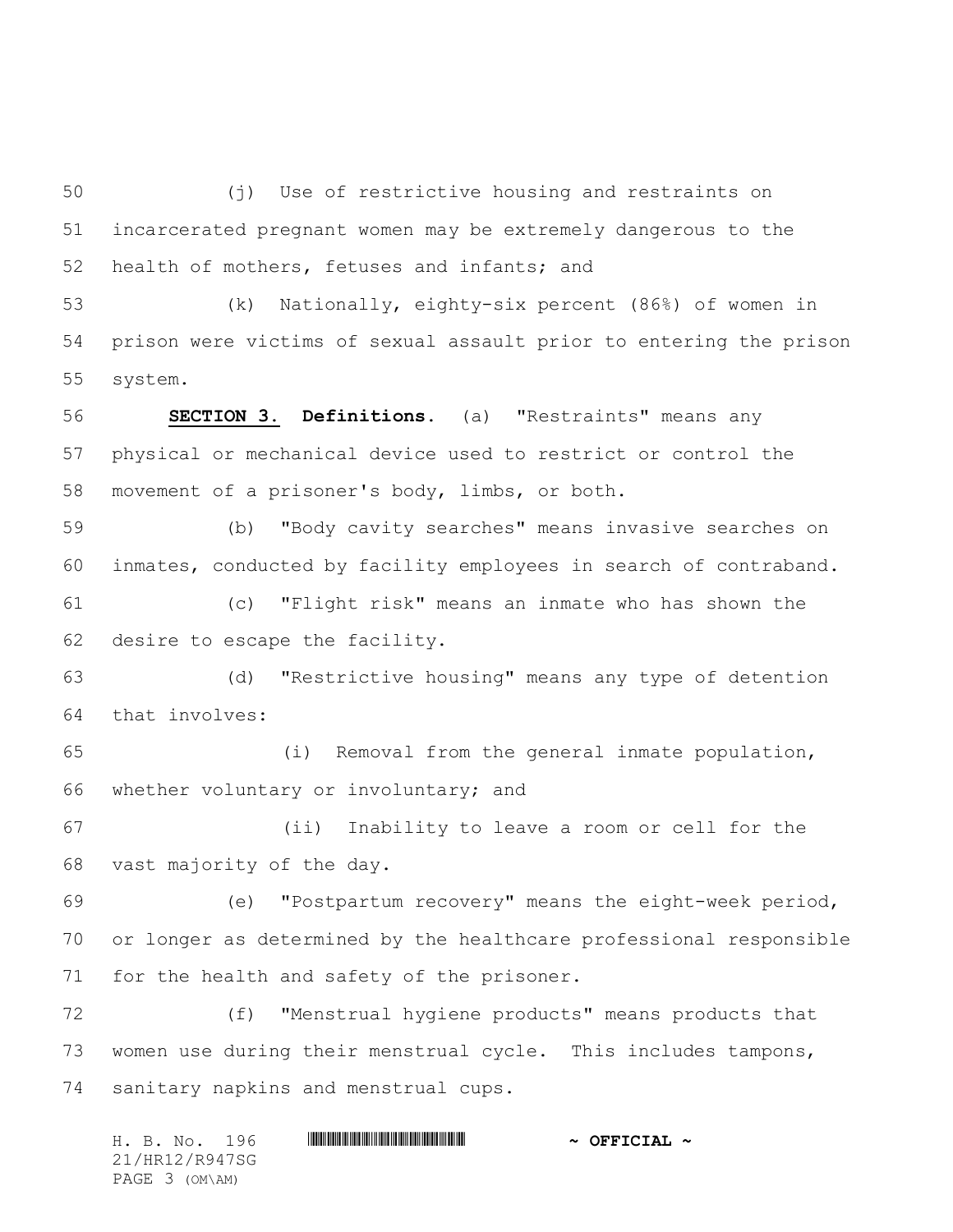(g) "Indigent" means an inmate who has less than an average of Sixteen Dollars (\$16.00) in her prison account.

 (h) "Correctional facility employee" refers to anyone who is employed by the facility or the Department of Corrections.

 (i) "State of undress" refers to a state where a female is partially or fully naked, either in the shower, toilet areas, a medical examination room or having a body cavity search conducted.

 **SECTION 4. Care for incarcerated women related to pregnancy and childbirth**. (1) Upon notification and/or diagnosis of an inmate's pregnancy, and for the duration of the pregnancy, and for thirty (30) days following the inmate's delivery, the Department of Corrections and/or a correctional facility employee shall not apply the following restraints on the pregnant inmate unless a correctional facility employee has a reasonable belief that the inmate will harm herself, the fetus, or any other person, or pose a substantial flight risk:

(a) Leg restraints.

 (b) Handcuffs or other wrist restraints, except to restrain the inmate's wrists in front of her.

(c) No restraints connected to other inmates.

 (2) No restraints shall be used on any pregnant inmate while in labor or during delivery unless a correctional facility employee has a reasonable belief that the inmate will harm 98 herself, the fetus, or any other person, or pose a substantial flight risk. In such case, the correctional facility employee

H. B. No. 196 \*HR12/R947SG\* **~ OFFICIAL ~** 21/HR12/R947SG PAGE 4 (OM\AM)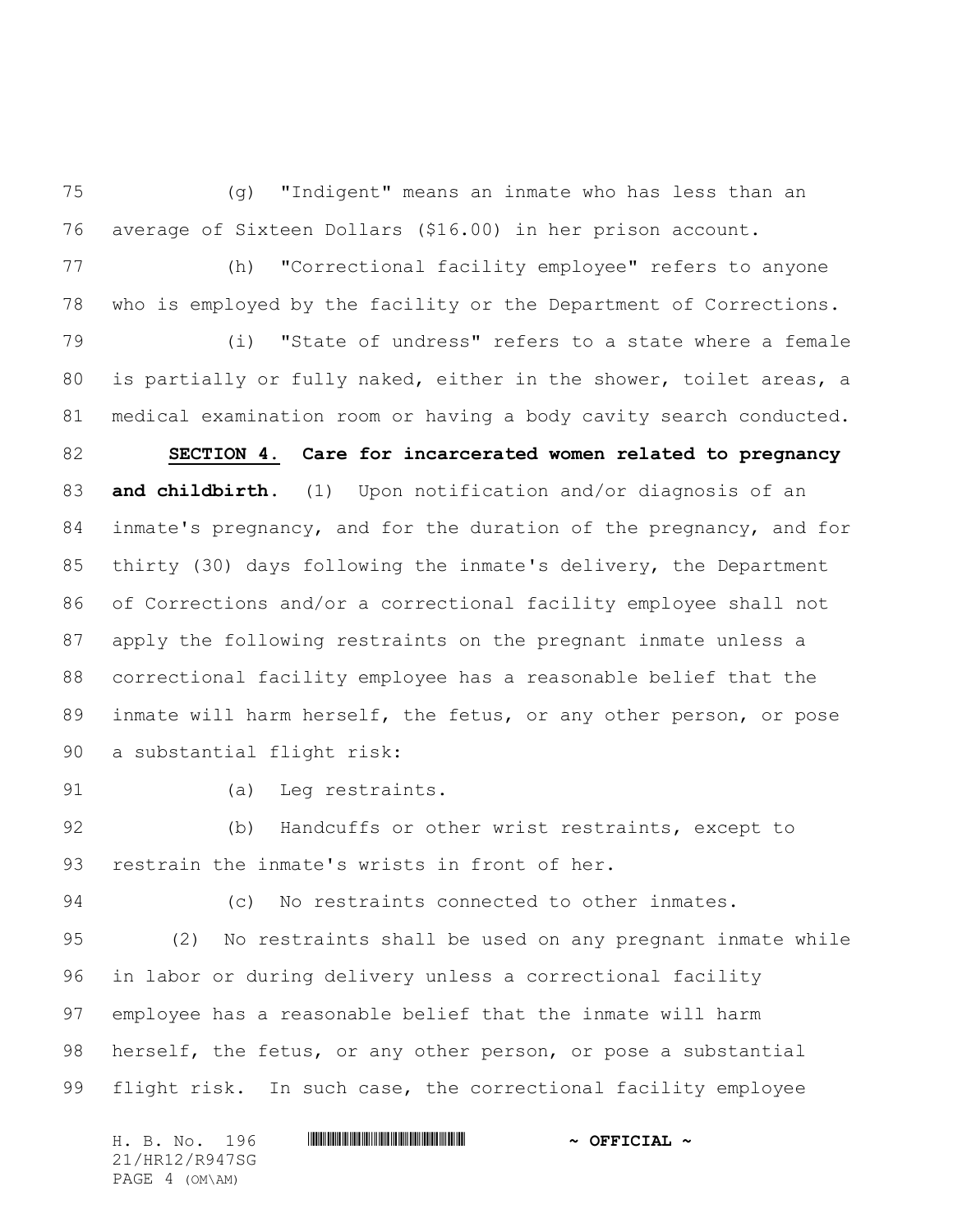ordering use of restraints on any female inmate while in labor or during delivery shall submit a written report to the warden of the facility within seventy-two (72) hours following the use of restraints, containing the justification for restraining the female inmate during labor and delivery.

 (3) No facility employee of the Department of Corrections, other than a certified healthcare professional, shall conduct invasive body cavity searches of pregnant inmates unless the correctional facility employee has a reasonable belief that the female inmate is concealing contraband. In such case, the correctional facility employee shall submit a written report to the warden of the facility within seventy-two (72) hours following the invasive search, containing the justification for the invasive search and what contraband, if any was recovered.

 (4) The Department of Corrections shall ensure that pregnant inmates be provided sufficient food and dietary supplements as ordered by a physician, physician staff member, or a facility nutritionist to meet general accepted prenatal nutritional guidelines for pregnant women.

 (5) The Department of Corrections shall not place any pregnant inmate, or any female inmate who has given birth within the previous thirty (30) days, in restrictive housing unless a correctional facility employee has a reasonable belief that the inmate will harm herself, the fetus or any other person, or pose a substantial flight risk. In such case, the correctional facility

21/HR12/R947SG PAGE 5 (OM\AM)

## H. B. No. 196 \*HR12/R947SG\* **~ OFFICIAL ~**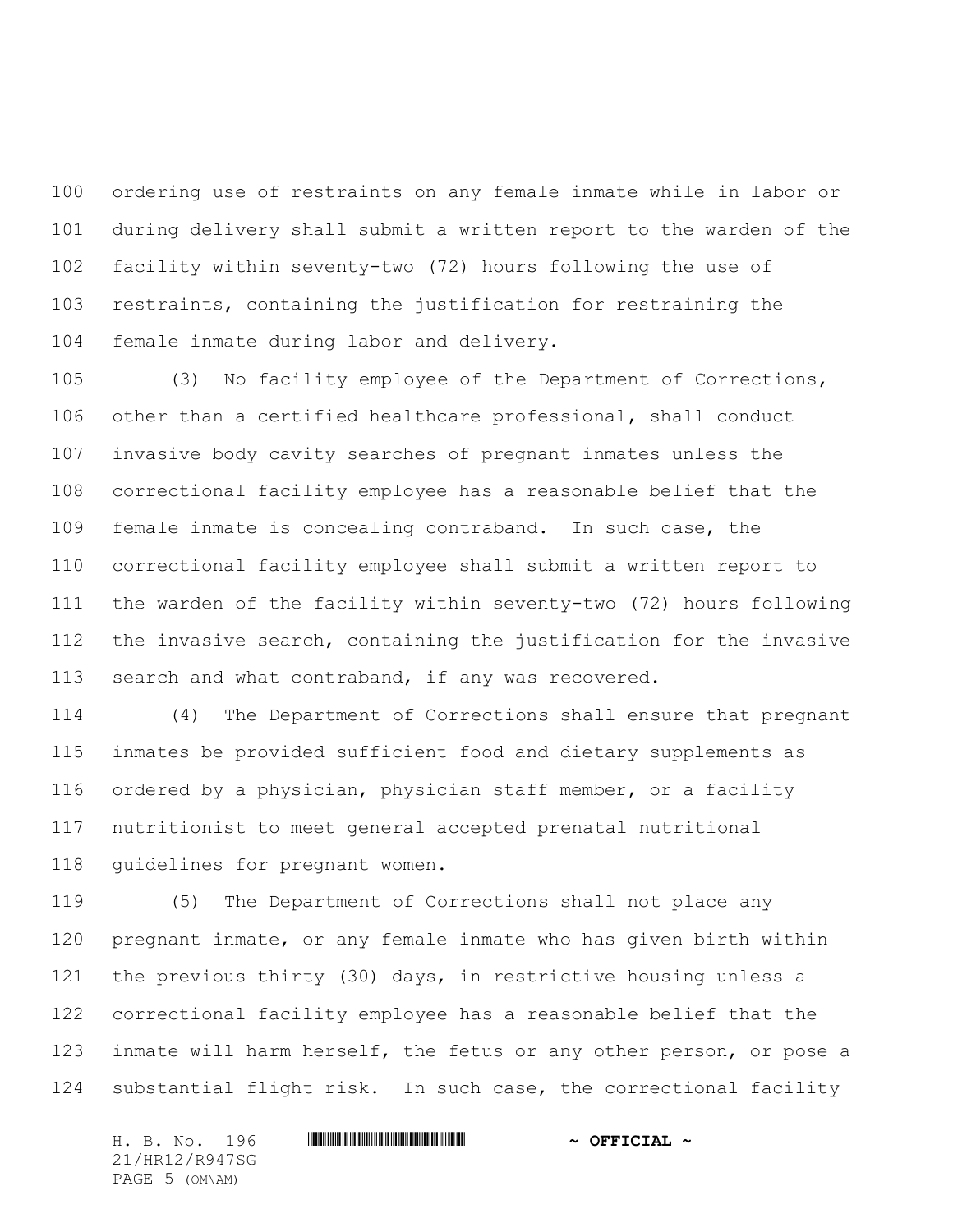employee authorizing the placement of the inmate in restrictive housing shall submit a written report to the warden of the facility within seventy-two (72) hours following the transfer, containing the justification for confining the female inmate in restrictive housing.

 (6) The Department of Corrections shall not assign any pregnant inmate to any bed that is elevated more than three (3) feet from the floor of the facility.

 (7) The warden of the facility shall compile a monthly summary of all written reports received pursuant to Section (4) subsections (2), (3) and (5) of this act and under Section 5 (1) of this act. The warden shall submit the summary to the Commissioner of the Department of Corrections each month.

 **SECTION 5. Inmate postpartum recovery**. (1) No restraints shall be used on any female inmate who has given birth within the last thirty (30) days and is in postpartum recovery, unless the Department of Corrections has a reasonable belief that the female inmate will harm herself, her newborn, or any other person, or pose a substantial flight risk. In such case, the facility employee ordering use of restraints on any inmate while in postpartum recovery shall submit a written report to the warden of the facility within seventy-two (72) hours following the use of restraints, containing the justification for restraining the female inmate during postpartum recovery.

21/HR12/R947SG PAGE 6 (OM\AM)

## H. B. No. 196 \*HR12/R947SG\* **~ OFFICIAL ~**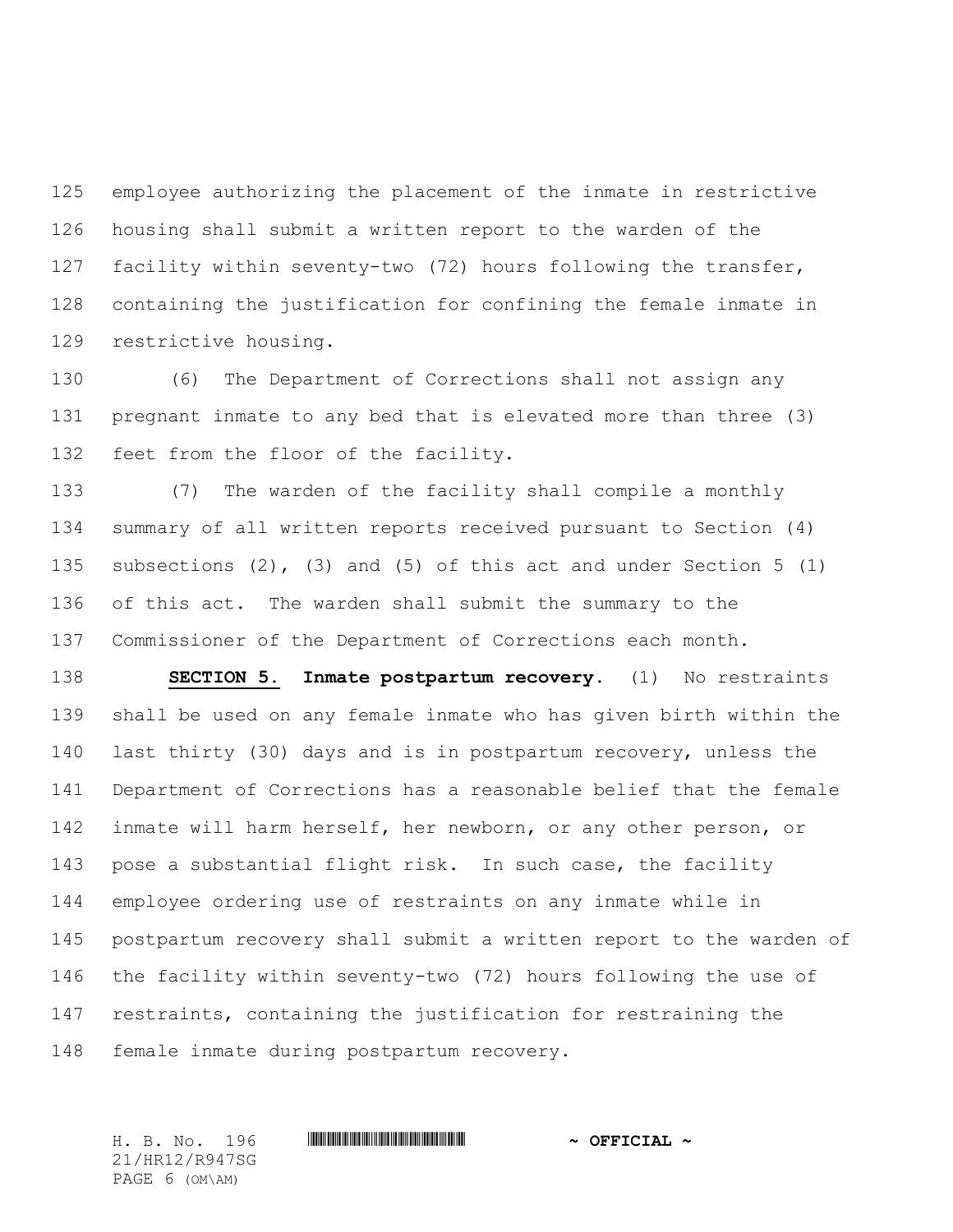(2) Following the delivery of a newborn, by an inmate, the Department of Corrections shall permit the newborn to remain with the mother for seventy-two (72) hours unless the medical provider has a reasonable belief that remaining with the mother poses a health or safety risk to the newborn.

 (3) During that time, the Department of Corrections shall make available the necessary nutritional and hygiene products, including diapers, to care for the newborn.

 (4) If the female inmate qualifies as indigent, such products shall be provided without cost to the inmate.

 **SECTION 6. Family considerations in inmate placement and visitation**. (1) To the greatest extent practicable, after accounting for security and capacity factors, the Department of Corrections shall place inmates who are parents of minor children within two hundred fifty (250) miles of their permanent address of record.

 (2) The Department of Corrections shall promulgate regulations authorizing visitation of inmates who are parents of minor children with low or minimum security classifications by minor dependents, with the minimum following requirements:

 (a) Opportunities for dependent children under the age of eighteen (18) to visit their incarcerated parent at least twice per week unless a correctional facility employee has a reasonable belief that the dependent child:

(i) May be harmed during visitation; or

H. B. No. 196 \*HR12/R947SG\* **~ OFFICIAL ~** 21/HR12/R947SG PAGE 7 (OM\AM)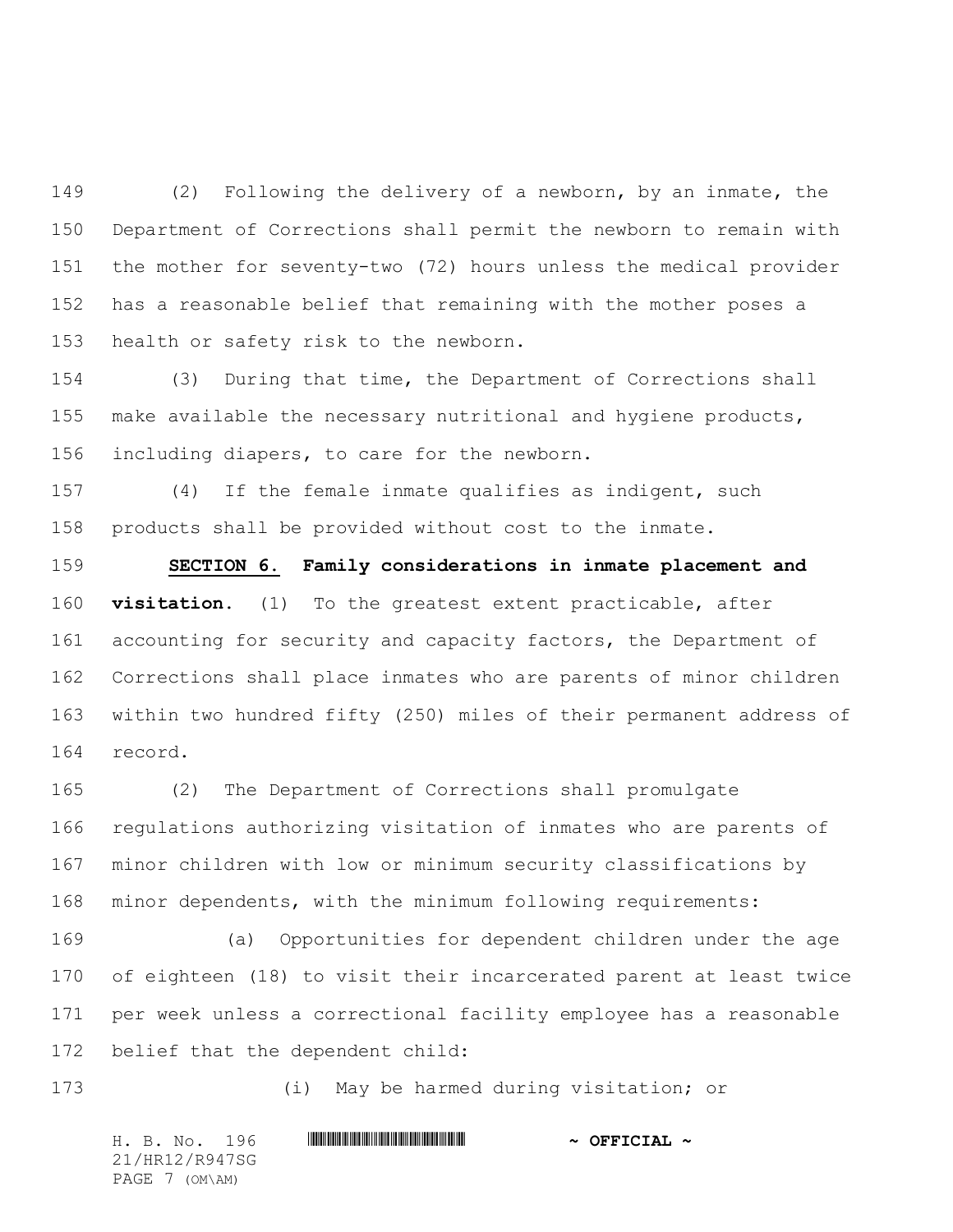(ii) Poses a security risk due to a gang affiliation, prior conviction or past violation of facility contraband policy.

 (b) Eliminating restrictions on the number of dependent children under the age of eighteen (18) that may be permitted visitation privileges.

 (c) Authorizing contact visits for inmates who are parents of minor children.

 **SECTION 7. Inspections by employees of the Department of Corrections**. (1) To the greatest extent practicable, and consistent with safety and order, the Commissioner of the Department of Corrections shall issue regulations that limit inspections by male correctional officers where a female inmate is in a state of undress.

 Nothing in this section shall limit the ability of a male correctional officer from conducting inspections where a female may be in a state of undress if no female correctional officers are available.

 (2) In such case that a male correctional officer deems it is appropriate to conduct an inspection or search while the female inmate is in a clear state of undress in an area such as the shower, the medical examination room, toilet areas or where a female inmate is having a body cavity search, the male correctional officer shall submit a written report to the warden of the facility within seventy-two (72) hours following the

H. B. No. 196 \*HR12/R947SG\* **~ OFFICIAL ~** 21/HR12/R947SG PAGE 8 (OM\AM)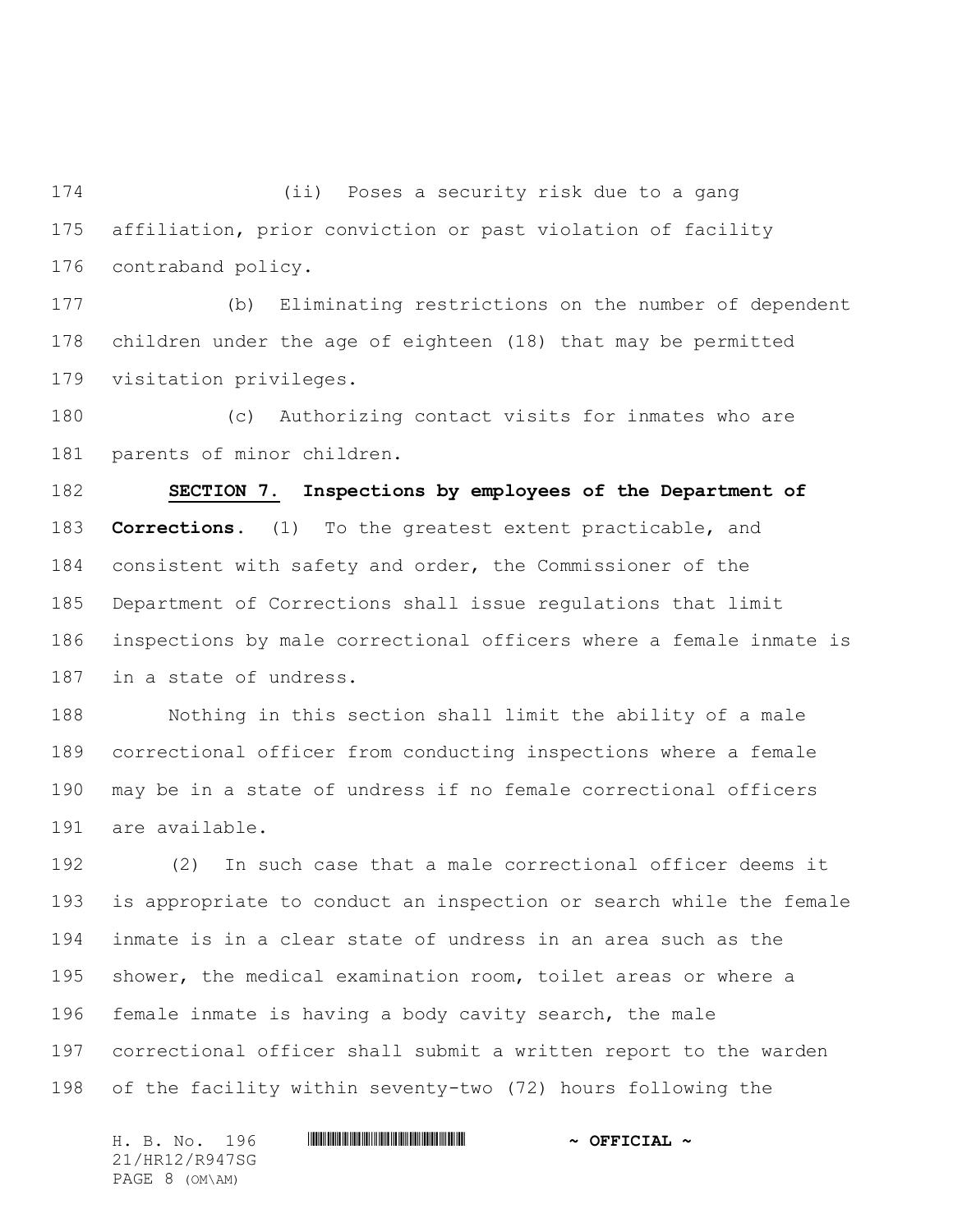inspection or search, containing the justification for a male correctional officer to inspect the female inmate while in a state of undress.

 **SECTION 8. Access to feminine hygiene products**. The Department of Corrections shall ensure that sufficient personal hygiene products are available at each facility for all incarcerated women.

 **SECTION 9. Training and technical assistance**. (1) The Department of Corrections shall develop and provide to all correctional facility employees and correctional officers who have contact with pregnant inmates training related to the physical and mental health of pregnant inmates and fetuses, including the following:

(a) General care of pregnant women;

 (b) The impact of restraints on pregnant inmates and fetuses;

 (c) The impact of being placed in restrictive housing on pregnant inmates; and

(d) The impact of invasive searches on pregnant

inmates.

 (2) The Department of Corrections shall develop and provide educational programming for pregnant inmates related to:

- (a) Prenatal care;
- (b) Pregnancy-specific hygiene;
- (c) Parenting skills;

| H. B. No. 196  | $\sim$ OFFICIAL $\sim$ |
|----------------|------------------------|
| 21/HR12/R947SG |                        |
| PAGE 9 (OM\AM) |                        |